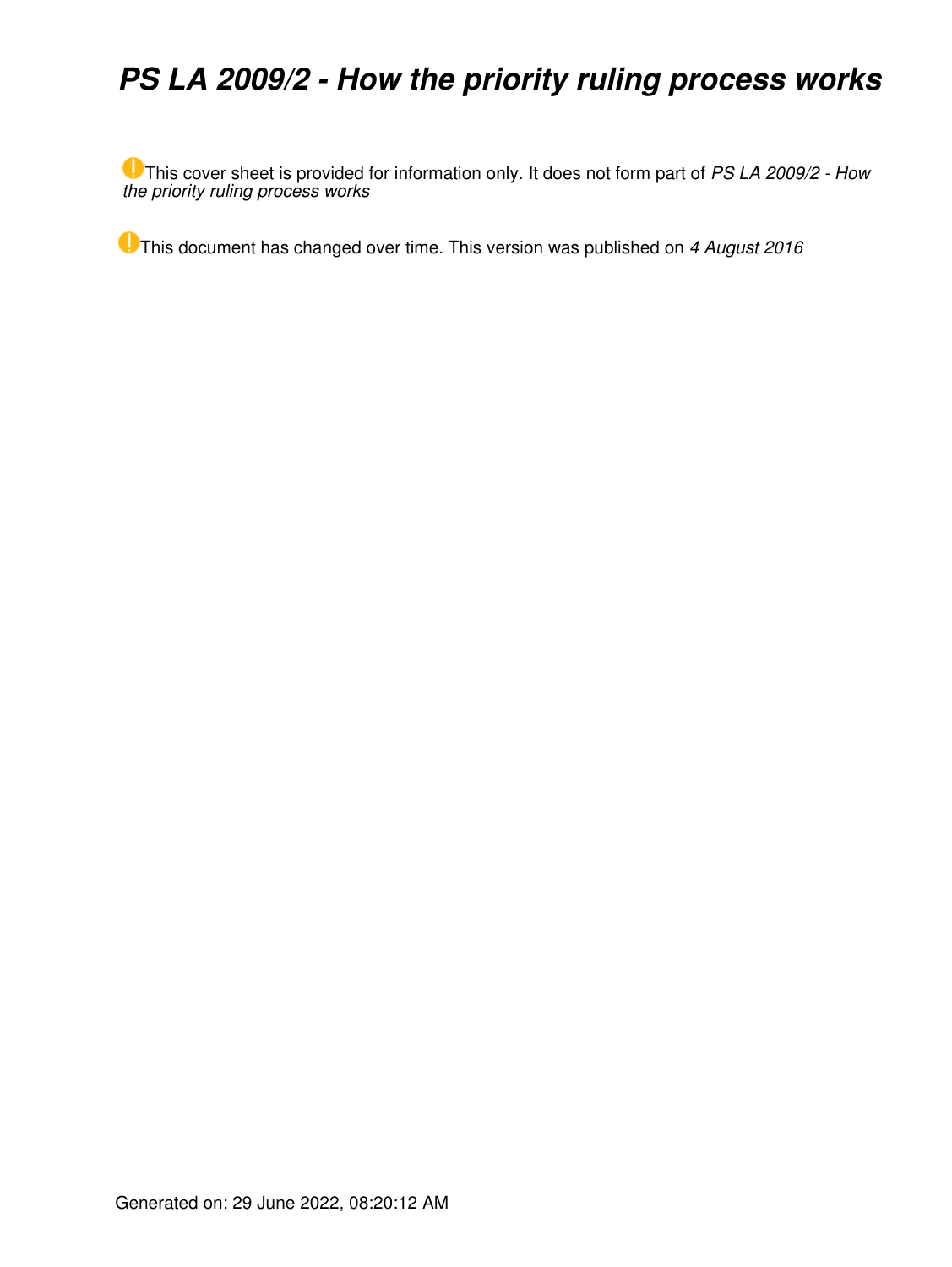

# PS LA 2009/2 How the priority ruling process works

### This Law Administration Practice Statement explains how the priority ruling process works.

#### *This practice statement is an internal ATO document, and is an instruction to ATO staff.*

*Taxpayers can rely on this practice statement to provide them with protection from interest and penalties in the following way. If a statement turns out to be incorrect and taxpayers underpay their tax as a result, they will not have to pay a penalty. Nor will they have to pay interest on the underpayment provided they reasonably relied on this practice statement in good faith. However, even if they don't have to pay a penalty or interest, taxpayers will have to pay the correct amount of tax provided the time limits under the law allow it.*

#### **1. What is this practice statement about?**

This practice statement outlines how the priority ruling process works. [1](#page-1-0) The priority ruling process can apply to applications for either a class ruling or private ruling.

Specifically, this practice statement:

- describes the process to have a ruling application considered for acceptance into the priority ruling process and the factors taken into account when we make our decision, and
- provides directions to ensure applications accepted into the priority rulings process are delivered in timeframes that meet the applicant's business needs.

#### **2. Why do we need a priority rulings process?**

The priority rulings process exists to assist corporate boards manage the taxation risks associated with significant transactions in a timely way. Such transactions typically require input from a range of ATO specialists and/or involve issues without a precedent.

The principles that underpin the priority ruling process have been incorporated into the way that the ATO manages private and class ruling applications that are received from members of the large market.

#### **3. What is the priority rulings process?**

The priority rulings process is not a 'fast-track' ruling process, rather it focuses on creating alignment between the priorities of the entity and our own priorities in the ATO. Its objective is to ensure that both parties work together to clarify the arrangement to be ruled on and the issues to be addressed in the ruling.

#### **4. What criteria are taken into account when assessing whether to accept a ruling application into the priority ruling process?**

To be accepted into the priority ruling process, transactions that are the subject of the ruling application must:

- be time sensitive with the prime focus on the extent to which the timeframe for the transaction is outside the control of the entity
- be prospective because the priority rulings process is designed to support decisions as to whether or not to proceed with a particular transaction
- be of major commercial significance and require consideration at corporate board level – transactions which have the following features are more likely to be accepted:
	- high value or likely to affect large numbers of taxpayers
	- high impact on the industry sector
	- a need to be endorsed at the shareholder or investor level
	- outside 'business as usual'
	- novel, innovative or unique characteristics, and
	- higher degree of certainty required by the corporate Board before their approval is given to proceed.
- have the tax outcome as a critical element of the transaction – that is, the tax outcome is a major factor in the decision as to whether or not to proceed with the transaction
- have complex law and/or facts that need to be analysed – that is, the tax outcome is not reasonably clear, because no precedential ATO view exists or clearly applies.

<span id="page-1-0"></span><sup>1</sup> Unless otherwise indicated in this practice statement, existing practice statements, business rules and systems in relation to rulings and other processes will also continue to apply.  $\overline{\phantom{a}}$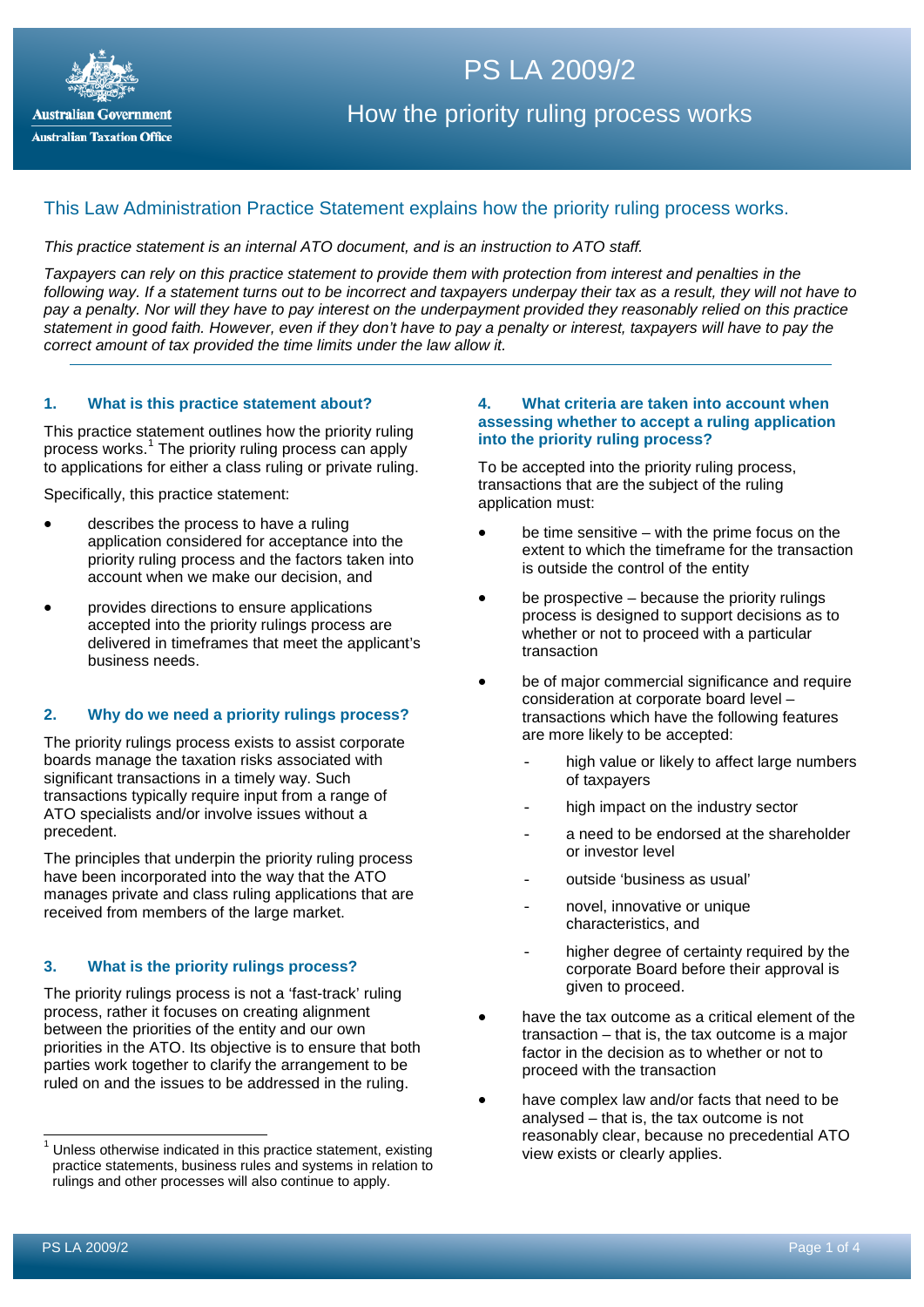#### **5. What are the responsibilities of the applicant?**

The applicant must:

- notify the ATO as soon as practicable after the transaction is first seriously contemplated, and
- agree to provide an application incorporating a full brief with:
	- all relevant information
	- all issues identified
	- position for and against fully argued, and
	- timeframes identified.

The applicant must also:

- nominate a representative responsible for all interaction with the ATO and meeting any information requests quickly, and
- agree to provide the ATO with an overview of the proposed transaction (including any high level tax analysis) no later than three working days prior to the pre-lodgment meeting outlined in section 12 of this practice statement.

Where the case requires the Commissioner to rule on the possible application of anti-avoidance provisions, the applicant need not make a full submission concerning the application of these provisions. However, the applicant's submission should identify the key features that might be relevant to the identification of a scheme, tax benefits and dominant purpose.

#### **6. What is the process to apply for a priority ruling?**

The application process for a priority ruling is as follows:

- the applicant emails their contact details to the [PGIAdvice@ato.gov.au](mailto:PGIAdvice@ato.gov.au)<sup>[2](#page-2-0)</sup>
- the process owner in PGI will contact the applicant within 24 hours to discuss the request and request a brief outline of why it is considered that the potential ruling application qualifies for the process.

#### **7. Where the application does not meet the criteria**

If, following the discussion with the applicant, the process owner does not consider that the matter meets the criteria for inclusion in the priority ruling process, they will refer

the potential ruling application to the relevant business line for appropriate action in the standard manner.

#### **8. Where the application does meet the criteria**

If the process owner considers that the matter potentially does qualify for inclusion into the priority ruling process, they will request the following information:

- formal identification of the applicant and/or the entity
- confirmation that the appropriate authorisations are in place in relation to the ruling request
- brief description of the transaction and the relevant areas of tax law to be covered by the ruling request
- indication of preferred timing and location of the pre-lodgment meeting
- confirmation that the applicant will, if the matter is accepted into the priority rulings process, satisfy the process requirements on the entity, including those criteria outlined in section 6 of this practice statement, and
- briefly outline why the entity considers that the transaction satisfies each of the eligibility criteria identified in section 4 of this practice statement.

If they are satisfied that the transaction meets the criteria for inclusion into the priority rulings process, they will consult with the relevant business line to identify and appoint a Case Manager for the ruling application.

#### **9. The role of the Process Owner**

The Process Owner of the priority rulings process is in the Public Groups and International business line. The Process Owner

- is the central contact point on matters relating to the process for both the taxpayer's representative and ATO staff
- determines what matters are accepted into the priority ruling process
- has authority to marshal all necessary technical resources across business lines and Tax Counsel Network $3$  if the level of risk warrants, and
- has authority to take remedial action if delays occur or are expected to occur.

 $\overline{a}$ 

<span id="page-2-1"></span><span id="page-2-0"></span> $2$  Even if the applicant makes early contact with known contacts in the ATO, to access the priority ruling process, they must contact the process owner.

<sup>3</sup> See PS LA 2012/1 *Engagement of Tax Counsel Network on high risk technical issues.*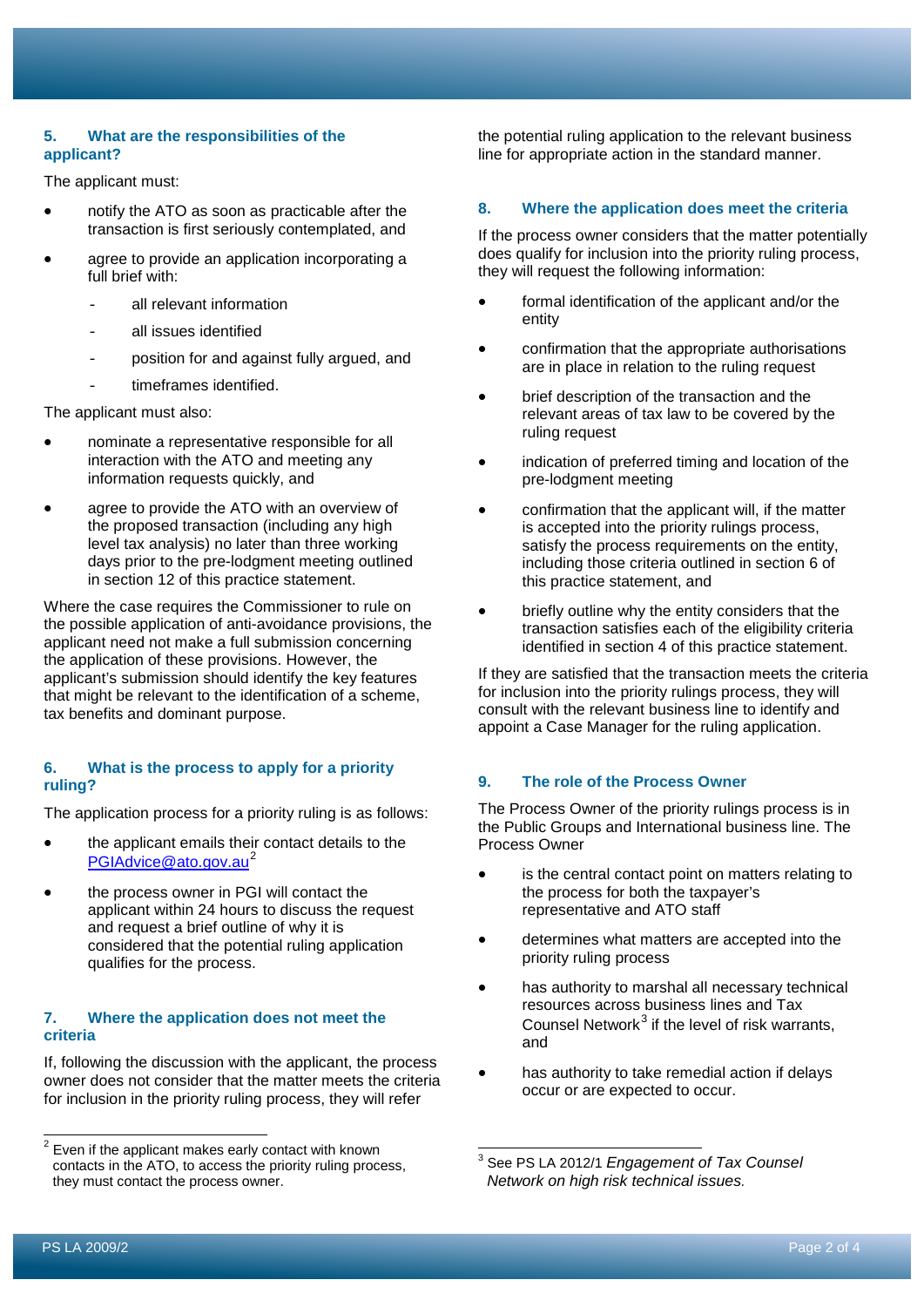#### **10. The role of the Case Manager**

The Case Manager is:

- responsible for managing the ruling application to completion, including obtaining all required authorisations and sign-off in the relevant business line, and
- the primary contact with the Taxpayer Representative.

The Case Manager must be a senior officer, generally at the Executive Level 2 level, who is experienced in interpretative assistance work.

#### **11. The role of other participants in the priority ruling process**

One of the aims of the priority rulings process is to avoid sequential processing of issues involved in a ruling. Technical experts involved in progressing the ruling application must work collaboratively with each other and with the Case Manager to resolve the issues to finalisation in accordance with the timeframes for completion.

#### **12. The process for a priority ruling**

Who arranges the pre-lodgment meeting and when?

#### *Pre-lodgment meeting*

To ensure lodgment of a valid ruling application that incorporates all necessary information, the Case Manager must arrange with the Taxpayer Representative for a pre-lodgment meeting, as soon as possible.

This will normally take place by video conference, and all who will be involved in progressing the ruling may attend.

The meeting should outline any particular areas of concern to enable these to be addressed in the proposed application. The ATO's general view in relation to the relevant area of law may be discussed, but should not give verbal assurances or other indications of what the ATO's view may be in relation to the particular arrangement or the proposed application.<sup>[4](#page-3-0)</sup>

#### *Record-keeping*

The Case Manager and the Taxpayer Representative should agree, in advance, on who will record the key issues, substantive outcomes and action items from meetings involving the Taxpayer Representative and the ATO.

If the Taxpayer Representative prepares the record of meeting, the Case Manager, after consultation with other ATO attendees, must provide the Taxpayer Representative with comments that indicate whether the ATO agrees that the record is accurate.

Where the ATO acts as record taker, the same process of consultation prior to finalisation applies.

#### *Case plan*

The Case Manager should prepare a case plan as soon as possible after the pre-lodgment meeting, in consultation with others involved in progressing the ruling.

The case plan outlines the steps in the process and when they should be completed to achieve the anticipated ruling issue date.

Steps to be taken by the applicant must be negotiated with the Taxpayer Representative who must ensure that the applicant is able to comply with set dates. The case plan must also be provided to the Process Owner.

If, during completion of the ruling, any obstacles arise to meeting the plan, the Case Manager will need to notify both the Taxpayer Representative and the Process Owner. A new date will need to be agreed between the Case Manager and the Taxpayer Representative. If they cannot agree, the Process Owner will set the anticipated ruling issue date.

#### *Requests for further information*

Sometimes, information further to that identified at the pre-lodgment meeting may be required. This should be requested in the most efficient manner available. If there is disagreement about whether or not the information is truly required, the Process Owner will make the decision.

#### *Agreeing on the arrangement*

As soon as the arrangement to be ruled on is established, you should document and agree it with the Taxpayer Representative.

#### **13. What happens if circumstances change during the priority rulings process?**

If the circumstances that resulted in a matter being accepted into the priority rulings process change such that it no longer meets the criteria, the Process Owner may decide to finalise it using business as usual processes, rather than continuing with the priority process.

 $\overline{\phantom{a}}$ 

<span id="page-3-0"></span> $4$  Refer to paragraphs 194 to 204 of Law Administration Practice Statement PS LA 2008/3 *Provision of advice and guidance by the ATO*.